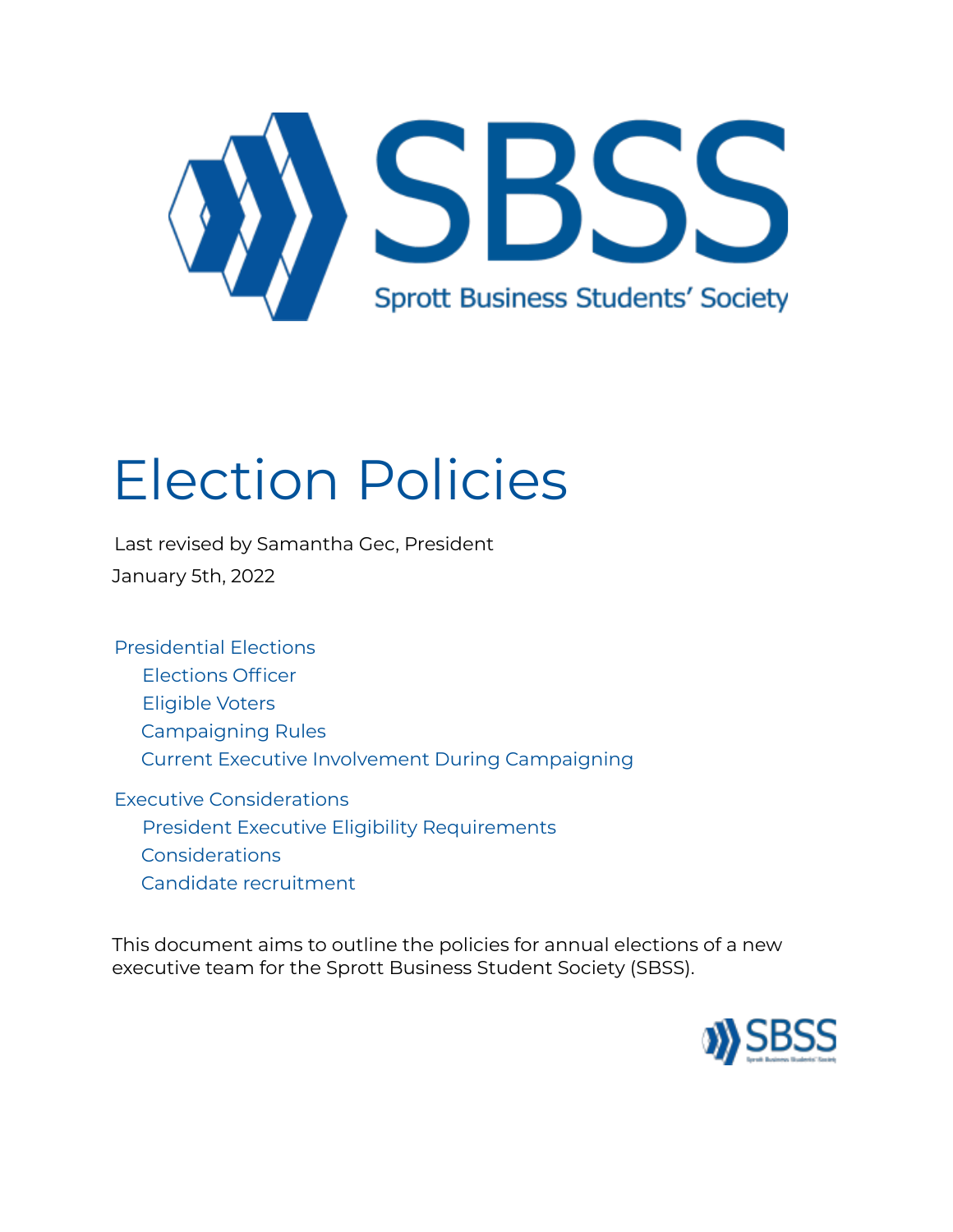## **Presidential Elections**

#### Elections Officer

- An Elections Officer (EO) must be appointed by the time Presidential campaigning commences
- An Elections Officer must be a full-time or part-time Sprott student enrolled in BComm or BIB at the Sprott School of Business (SSOB)
- The Elections Officer shall not be on the SBSS Council
- Current council members may not occupy the role of Elections **Officer**
- The Elections Officer may contribute to the election, but must follow the official documents released by council to all candidates.
- The objective of the appointed Elections Officer is to oversee all elections activities of presidential candidates and ensure fairness through the presidential campaigning period.
- The Elections Officer will be available to answer any questions regarding rules and regulations of the election to the candidates

## Eligible Voters

- Only students that pay a levy to the SBSS can vote in the Presidential election
- Includes full-time or part-time Sprott students enrolled in BComm or BIB at the SSOB
- Includes Sprott students on exchange and on Co-op
- Does not include:
	- o Minor in business students
	- o Alumni from Sprott or Carleton University degree programs o Current full or part time students in any degree program outside of the Sprott School of Business

## **Campaigning**

#### Rules & Regulations

- All candidates must campaign, opposed or acclaimed
- In person campaigning of any sort is not permitted
	- Interpretation: Cannot interact with students on campus for matters related to campaigning
- All content in campaign material must adhere to Carleton University's policies and guidelines.
- The EO must approve any and all campaign material before it is uploaded
- NO campaigning can begin prior to 12:00am EST of the initial campaign day
- Candidates cannot give incentives to voters
	- Interpretation: Candidates cannot give out free gifts to voters
- Candidates cannot run as slates, or publicly state their support for another candidate
	- Interpretation: Cannot invite people to other candidates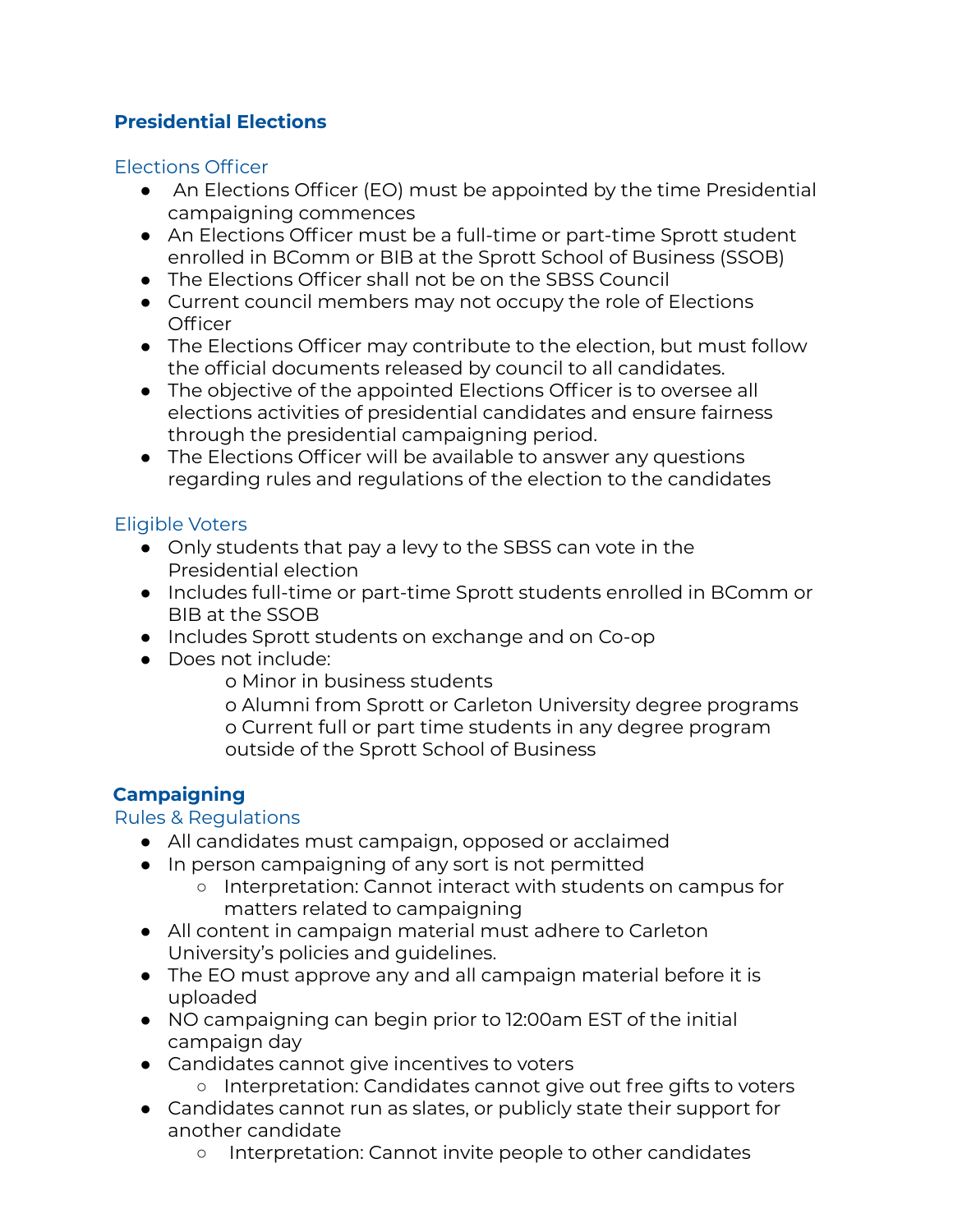Facebook page/events

- Interpretation: Cannot attend other candidate's pages or events (leave alone)
- Interpretation: Cannot "Share", "Like", "Post" another candidates' posting
- Interpretation: No interaction or connection with other candidates' campaigns
- Interpretation: Grievances must be about campaign materials
- Interpretation: Grievances must have evidence
- Class announcements are permitted however they cannot be done without permission from the Professor beforehand or without notifying the EO

## Social Media Guidelines

- Candidates can use social media to campaign (i.e. Instagram, Facebook, Twitter, TikTok, LinkedIn etc.)
- Candidates may use their personal social media accounts, or create a separate account for the purpose of campaigning
- The EO must be invited to join all social media networks so as to maintain transparency in the campaigning process
	- It is to the discretion of the EO which social media platforms are permitted

## Additional Campaigning Considerations

- The use of any one of these campaigning tools must be appropriate and tasteful and the inclusion of any of the following will be grounds for disqualification: racial, gender, sexual orientation, class, denomination, age, disability discrimination as well as the use of offensive language or images
- Grievances can be submitted to the EO, via email any time before 8:30am EST of the last day of voting
- Disqualifications will be reviewed by the EO, the Faculty advisor, and Associate Dean of Undergraduate Affairs and will be decided upon by 4:30pm EST of the day after voting is over. Candidates may continue campaigning (if during the campaign period) if a grievance is in the process of being decided upon

## Current Executive Involvement During Campaigning

● Current Executives must abide by the same rules as the Presidential candidates during the campaign period